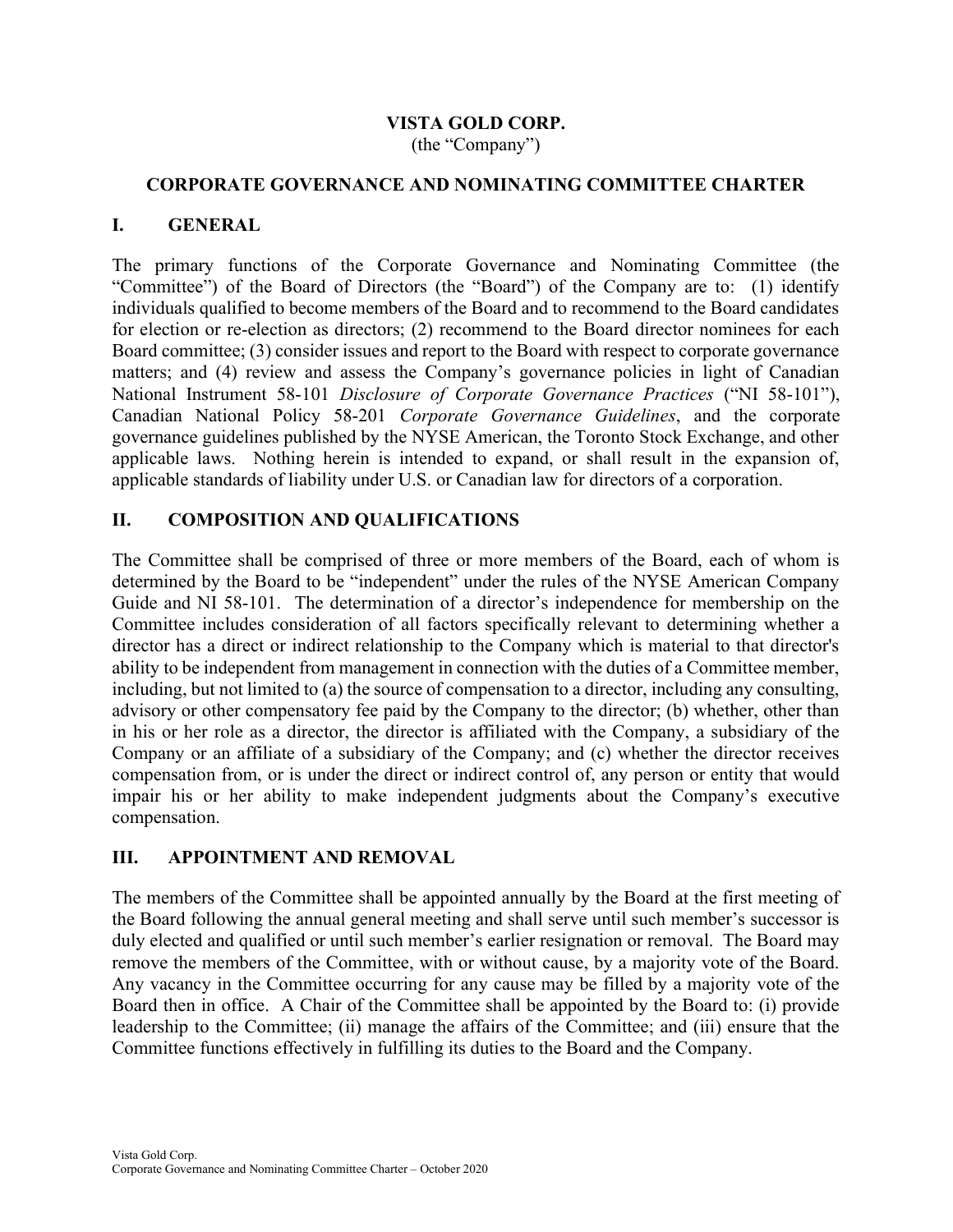## IV. MEETINGS

A majority of the members of the Committee shall constitute a quorum for the transaction of business and the act of a majority of those present at any meeting at which there is a quorum shall be the act of the Committee. The Committee shall meet in person, telephonically or electronically at least once during the year for the purpose of performing its duties.

## V. AUTHORITY, DUTIES AND RESPONSIBILITIES

The duties and responsibilities of the Committee are as follows:

- 1. Review periodically and make recommendations to the Board regarding the size, composition, operation, practice and tenure policies of the Board, with a view to facilitate effective decision making.
- 2. Assess periodically the adequacy and quality of the information provided to the Board prior to and during its meetings.
- 3. Recommend to the Board criteria for the selection of new candidates to serve on the Board (including the range of skills, expertise, personality, diversity and other qualities that will be beneficial to the Board, taking into account the current Board membership).
- 4. Identify individuals qualified to become Board members and recommend to the Board the director nominees for the next annual meeting of shareholders. In making its recommendations, the Committee will consider: (i) the competencies and skills that the Board considers necessary for the Board, as a whole, to possess; (ii) the competencies and skills that each existing director possesses; (iii) the competencies and skills that each new nominee possesses; and (iv) diversity of the Board, on the basis of age, race, gender, ethnicity, geographic knowledge, industry experience, board tenure and culture. The Committee will also consider whether new candidates can devote sufficient time and resources to their duties as directors, issues involving potential conflicts of interest for such candidates, and individuals nominated for Board membership by management and any shareholder pursuant to the constating documents of the Company. To be considered for nomination and election to the Board, directors must demonstrate integrity and high ethical standards in their business dealings, their personal affairs, and in the discharge of their duties to and on behalf of the Company.
- 5. From time to time, as the Committee deems appropriate, evaluate the size, composition, membership qualifications, scope of authority, responsibilities, reporting obligations and charters of each committee of the Board, and recommend to the Board the appropriate committee structure of the Board, including committee assignments and any changes to such assignments.
- 6. At least annually, assess and report to the Board on the effectiveness of the Board as a whole, and make periodic recommendations for improving the Board's effectiveness.
- 7. Oversee the evaluation of the individual Board members.